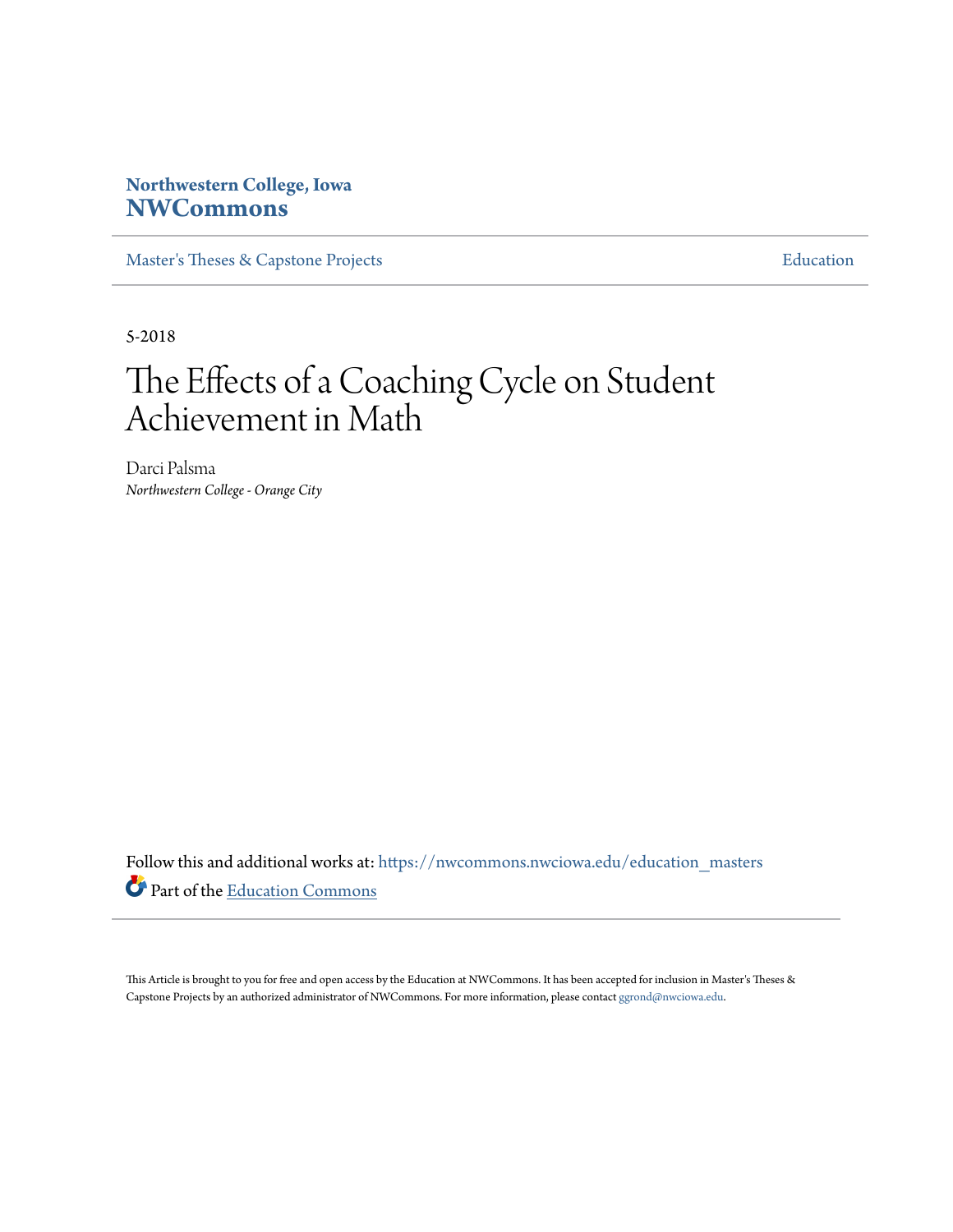Darci Palsma

Northwestern College

The Effects of a Coaching Cycle on Student Achievement in Math

May 2018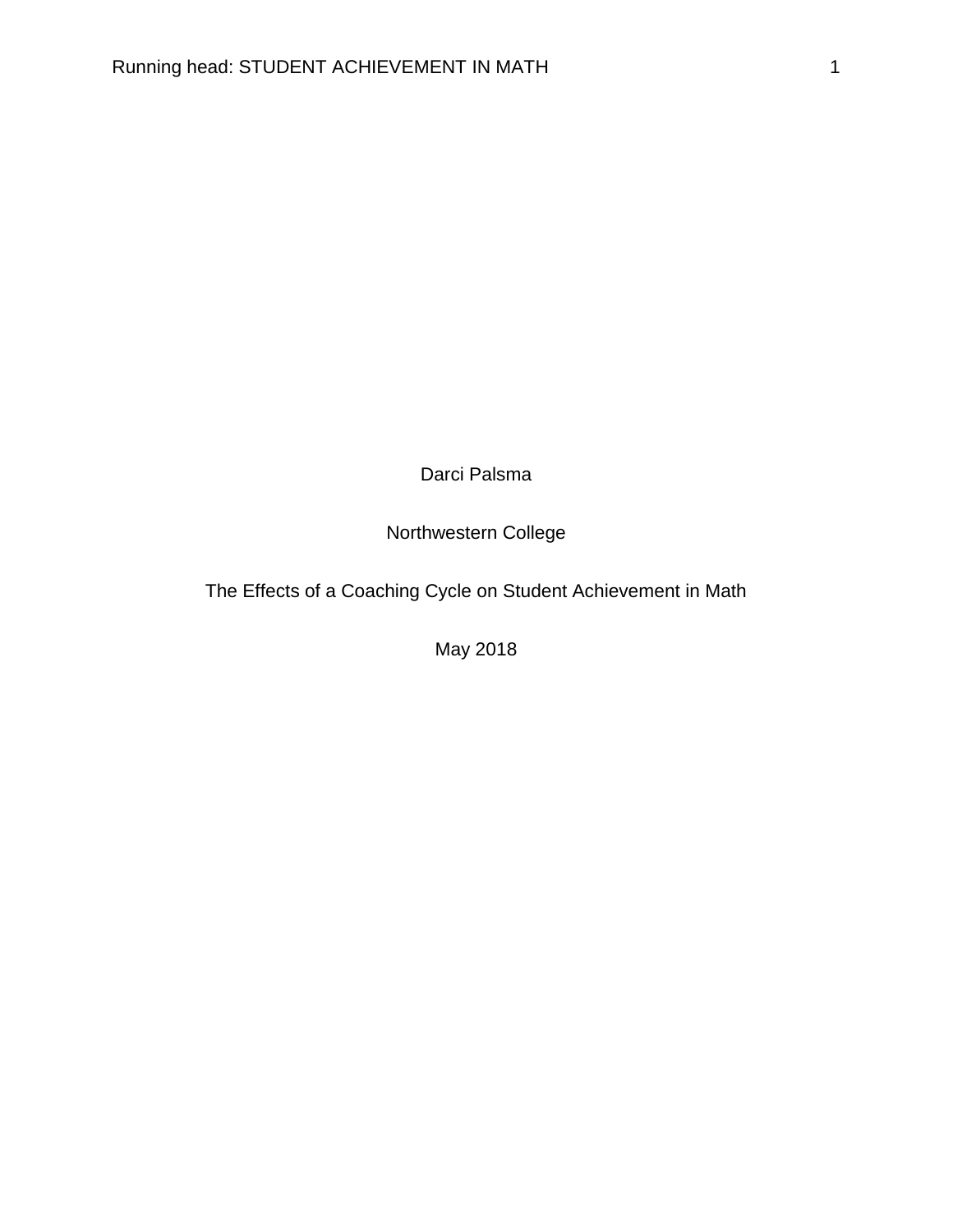# Abstract

This research study explored the effects a mathematics coach had on student achievement in math. The study analyzed the various interventions done by the math coach and teacher researcher in a second grade classroom and how those impacted students' learning as well as the test results. Data collection included a posttest from a previous unit compared to a post test of the current unit which used the implementation of the math coach. The data and analysis show that there was a slight increase in the average of student's test scores, but no change in the amount of students proficient when the math coach was utilized.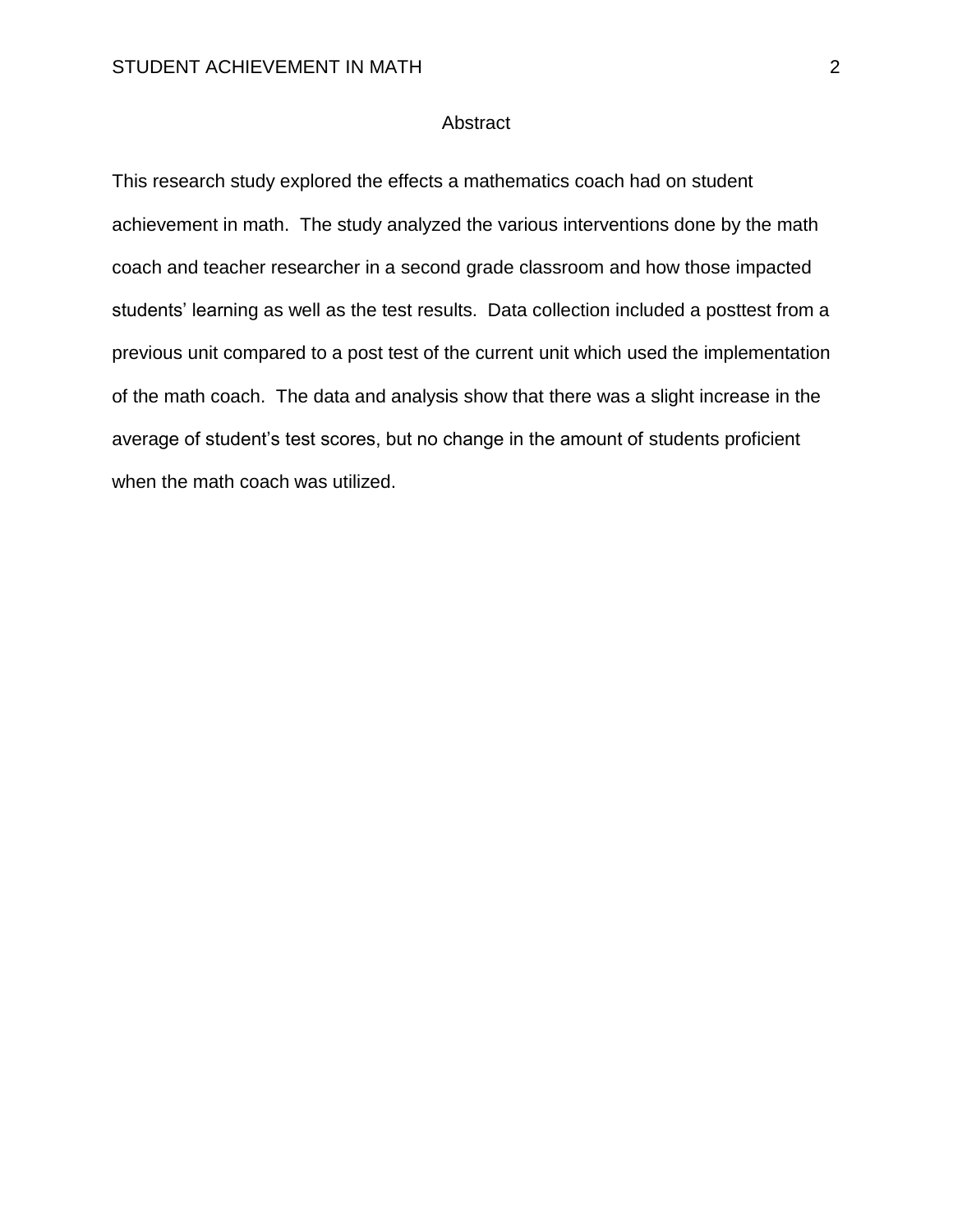# Effects of a Coaching Cycle on Student Achievement

With the changes in the Common Core State Standards for Mathematics, the demand for student's depth of knowledge in math has shifted from computational fluency to reasoning and sense making. As students learn the big Ideas in math, the kids use them as a foundation to build on each year. Improving students' mathematical achievements has become the ultimate focus. Polly, Mraz, and Algozzine (2013) comment on the recent Education Progress data saying,

Although National Assessment of Education Progress data indicate modest achievement gains in mathematics over the last decade, students, in general, still struggle. While evidence about which instructional pedagogies contribute to the largest achievement gains is inconclusive, research indicates that teacher quality has a significant influence on students' achievement, and most professionals agree that it is the critical factor in bringing about improvement in America's schools. This idea of school-based support or coaching has been in education for decades, but little is known about the impact of coaching in the field of mathematics education. (p. 297)

With hopes of improving teacher quality and competence, "mathematics classroom coaching is being used across the United States as a means for improving instruction, with the ultimate goal of improving student learning" (Mudzimiri, Burroughs, Luebeck, Sutton, & Yopp, 2014, p. 1). "An instructional coach is an on-site professional developer working in one school offering on-the-spot, every day professional development" (Knight, 2004, p. 33).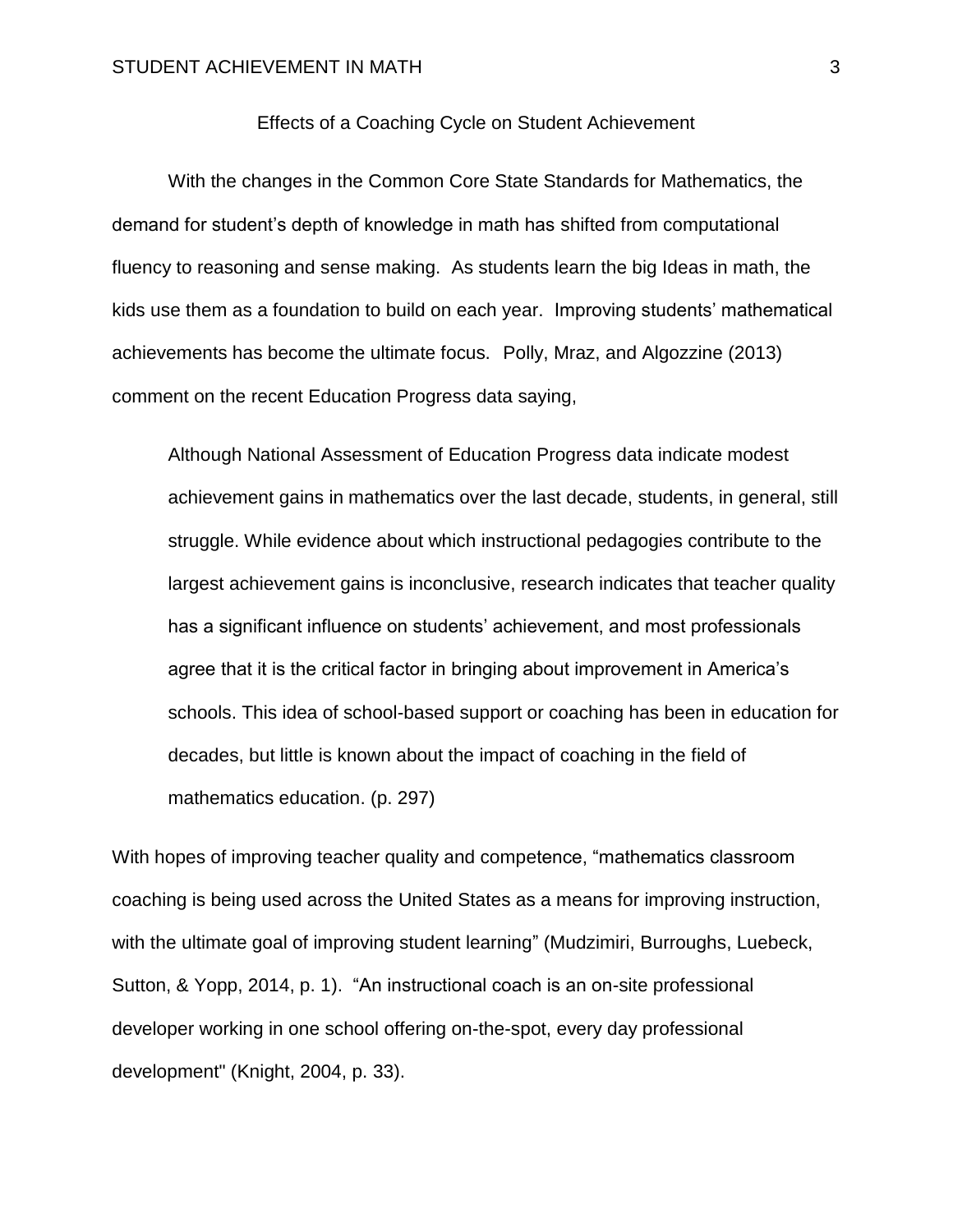Coaching is an opportunity to learn with another professional and is not meant to be long term, but rather a temporary approach to personal professional development. As coaches assist teachers in building understanding, it is crucial for the coach to be an expert in the standards and curriculum as well as instructional practices. Not only is it important for the coach to be an expert in the content area, a coach should also possess other qualities such as being organized, flexible, likable, a good communicator, and have a commitment to learning. Coaches can work with small groups of teachers or one on one to help promote professional growth. The relationship between the teacher and coach is a partnership. The partnership mainly consists of sharing, reflecting, analyzing, discussing, and reviewing. "In coaching, conversations are focused on specific goals with each participant listening and observing one another to gather information which will lead to a plan for accomplishing those specified goals" (Shidler, 2008, p. 454).

While the specific role and dynamics of an instructional coach may look different throughout various school districts, the coach is there to support classroom teachers and improve teacher learning. "The coaches often model lessons, observe teachers, provide constructive feedback, and share their experiences and expertise" (Thomas, Bell, Spelman, & Briody, 2015, p. 1). "A good instructional coach must be able to go into any classroom and provide a model lesson that responds to an individual teacher's needs" (Knight, 2004, p. 35). "One of the most critical responsibilities of the math coach is to assist teachers in building their own deep conceptual understanding of mathematics which, in turn, gives teachers the power to provide their students with a stimulating, logical, and coherent math program" (Silbey, 2015, p. 7).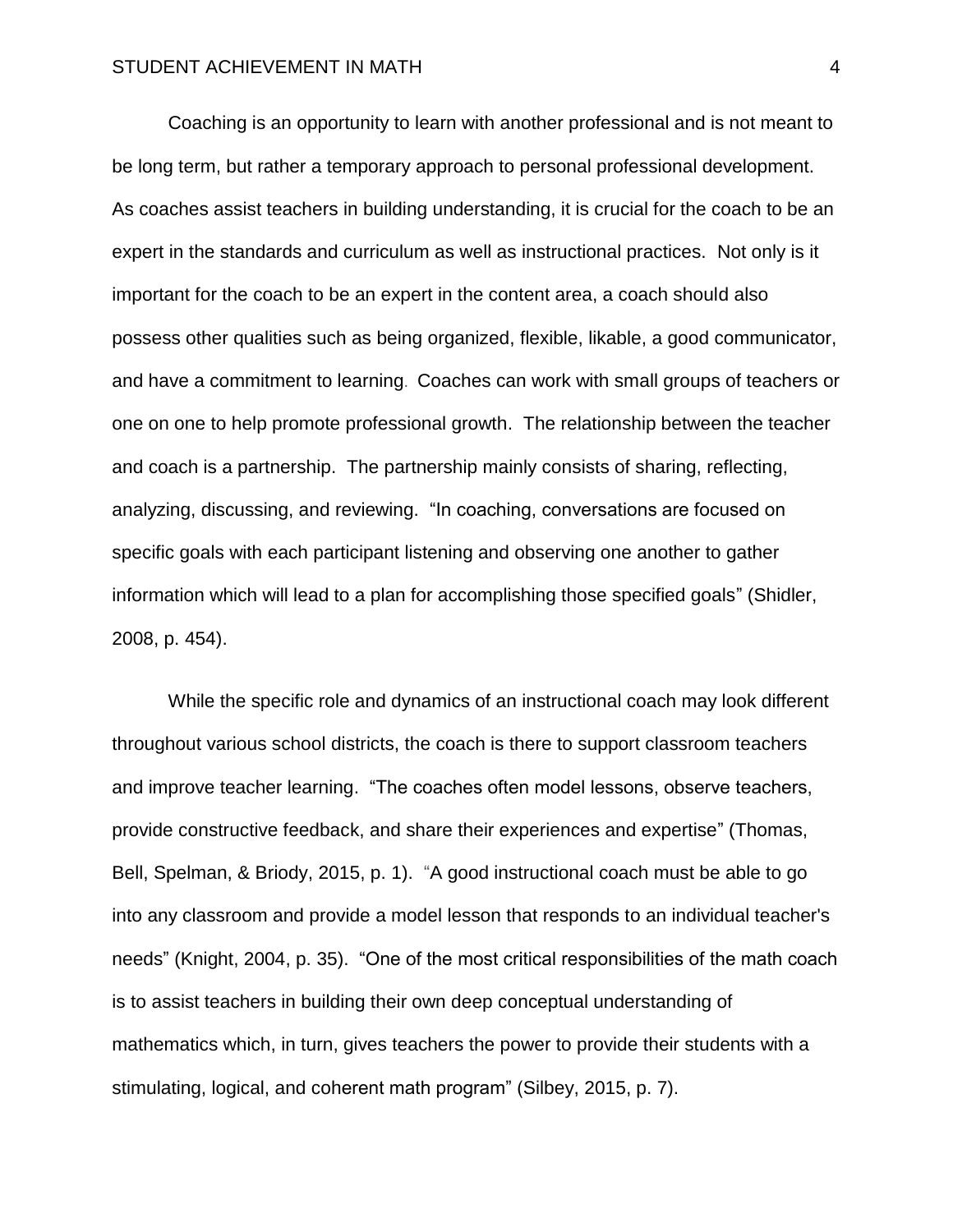Based on current information, student achievement is gained by improving the instructional practices of teachers. "Quality of teacher instruction seems to be the one factor that is within the locus of control of education systems and has proven to have a significant impact on student achievement" (Garcia, Jones, Holland, & Mundy, 2013, p. 2). Instructional coaches are just one research based way to improve teacher instruction. According to Polly, Mraz, and Algozzine (2013), "coaching models have been empirically linked to increases in recommended instructional practices as well as gains in student learning" (p. 298). Because of the constant push for an increase in student achievement, school districts continue allocating funds towards coaching. The teacher researcher's district currently provides money to provide instructional coaches within the district which led to the nature of the research. As a teacher researcher, the hypothesis that guided this research study is that following an instructional coaching model with an expert in the content area will increase student scores.

# **Literature Review**

According to Linda Shidler (2008), "teachers with a high level of instructional efficacy believe more whole-heartedly in children's ability to be successful" (p. 453). Shidler (2008) completed a three year study looking at the linkage between hours spent coaching nine head start teachers in the classroom for efficacy in content instruction and child achievements with each classroom having a specific coach. During each of the years, the amount of time spent in the classroom and outside of the classroom coaching was different. After each year, the results showed no significant correlation between the average gain in students' scores and the amount of hours coaching per classroom was found (Shidler, 2008). In Shidler's (2008) study, it was concluded "that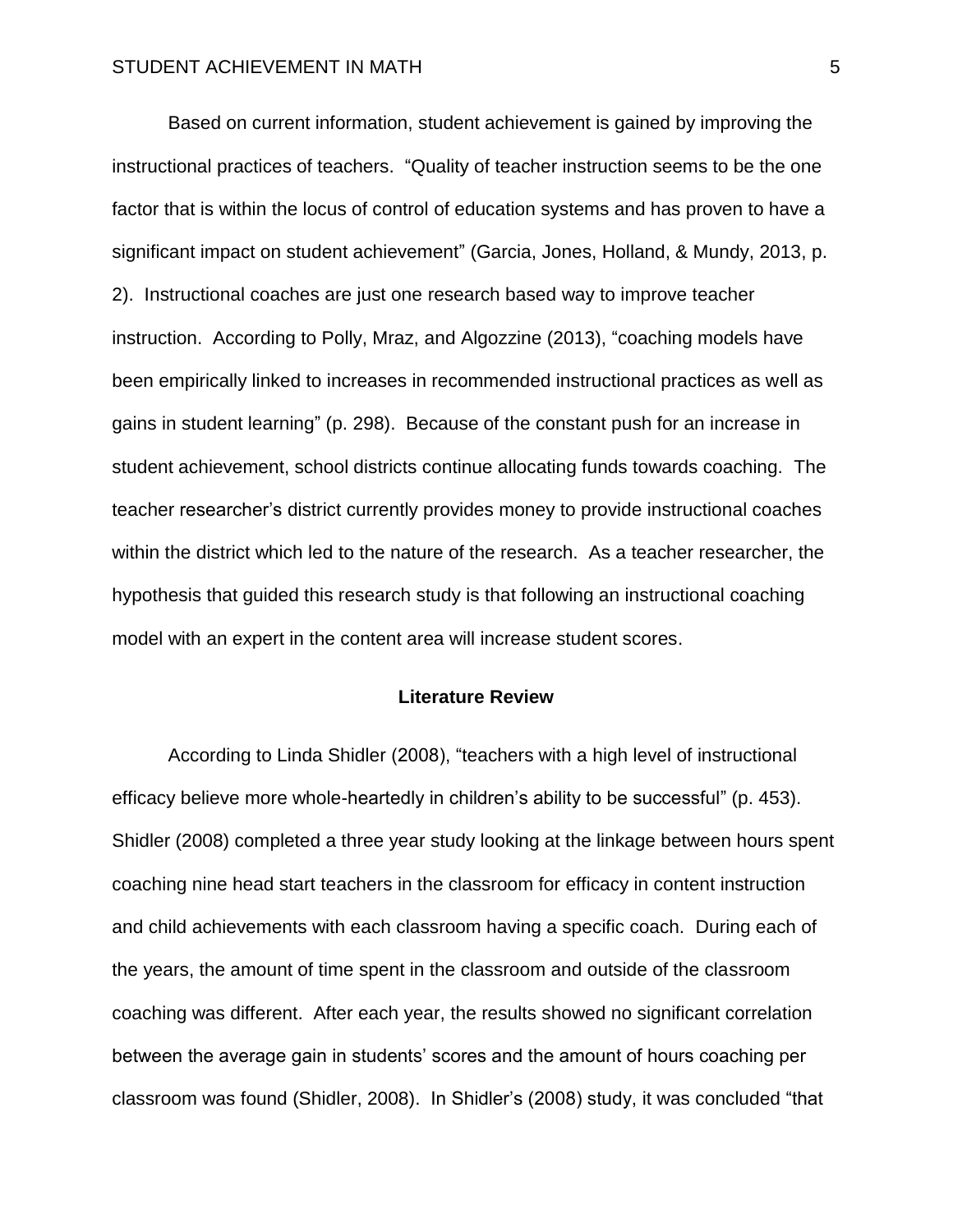more time [with a coach in the classroom] is not always better. It is the type and quality of interaction that becomes a deciding factor (p. 459)."

A study done by Elish-Piper and L'Allier (2010) looked at the relationship between literacy coaching and student reading achievement in grades K-1. Fiveliteracy coaches spent time working with 26 different Kindergarten and first grade teachers throughout the year as the teachers were trying to implement guided reading. The result was that coaches spent the majority of the time with these teachers modeling, observing, and conferencing. Data was collected and analyzed. The researchers looked at the total coaching hours and interactions as well as the actions of observation and conferencing. The results showed that "these aspects of coaching did not account for a significant portion of the variance in student gain on the tests, but could mainly be because of the small number of coaches in the study, the relatively limited amount of documented coaching, and the inconsistency between the focus of coaching and the outcomes assessed on the test" (Elish-Piper & L'Allier, 2010, p. 169). Although Elish-Piper and L'Allier (2010) did note that there was a positive relationship between the number of coaching observation hours and total student gain. "As coaches spend more time observing teachers in the classroom, the teacher and coach may be engaging in a number of behaviors that positively impact the teacher's instruction and, as a result, the students' learning" (Elish-Piper & L'Allier, 2010, p. 170).

In a study done by Garcia, Jones, Holland, and Mundy (2013), the researchers looked at the influence the use of instructional coaches had on students' spring 2011 Texas Assessment of Knowledge and Skills Test (TAKS) scores. The TAKS show each student's proficiency in the core content areas. Two middle schools within the same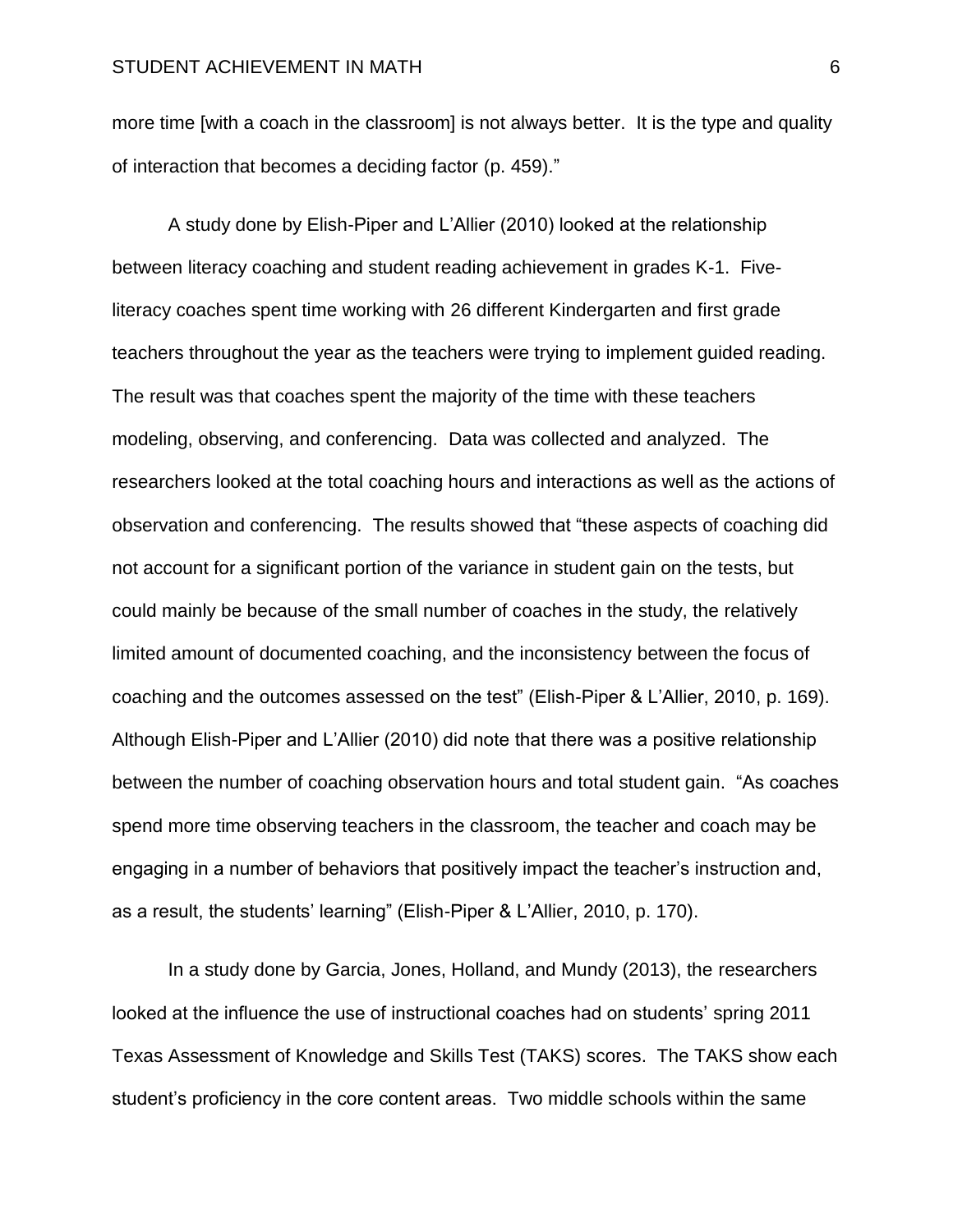district in Texas were selected as the participants of this study. One school used instructional coaches throughout the year while the other did not. The coaches' primary duties were to "provide professional development, directly work with teachers to improve practice, and to lead instruction with curriculum alignment standards and assessment tools" (Garcia, et al, 2013, p. 9). When looking at the results, in all content areas except seventh grade writing, the school that did not utilize an instructional coach either had a higher student achievement mean score than the school that utilized a coach or the results were mixed. As the researchers analyzed the results, it was mentioned that there was not a clear understanding of the amount of coaching time per week, the pedagogical and educational background of the coach, or how the coaching time was utilized all of which could have an impact on the student achievement scores (Garcia, et al., 2013). Therefore, "as concluded by the researchers, the results of the study are not conclusive, but contribute additional evidence that supports the use of coaches to increase student achievement" (Garcia, et al., 2013 p. 9).

Another example comes from Knight (2004) as he reported on the Pathways to Success project in Topeka, Kansas which placed full-time instructional coaches in the school district. For four years, the instructional coaches were utilized in the middle school and high school classrooms of teachers who were interested. While there is not specific information on the amount of time coaches were in the classrooms, the researchers did find that coaches were accepted and welcomed by teachers when the teachers felt like there were choices, time was respected, and the relationship was a partnership. The Pathways to Success researchers also found that coaches had a significant impact on the school-wide instruction when they were available to provide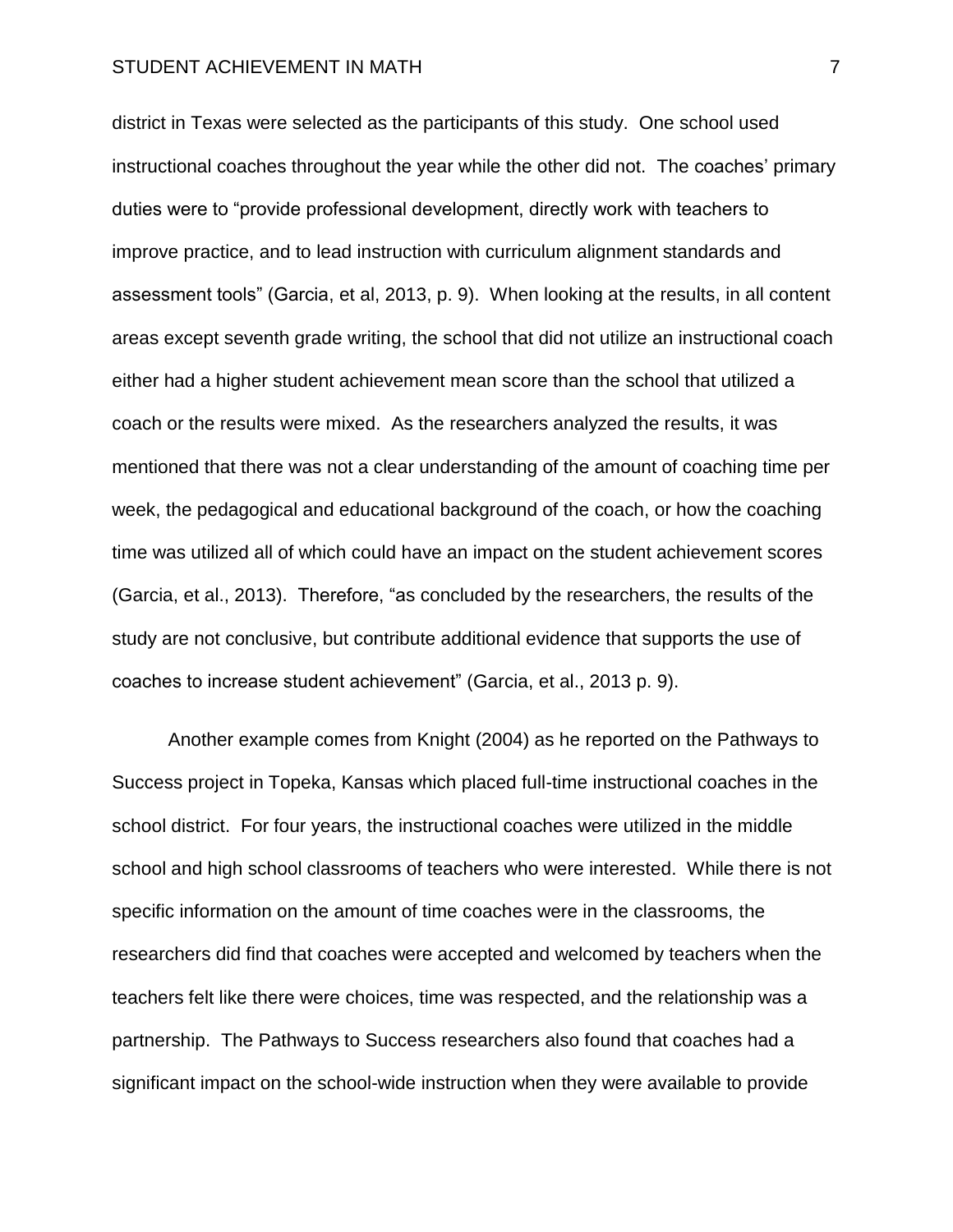support and model instructional practices for the teachers. "The Pathways to Success staff engaged in ongoing formative and summative assessment through all stages of the project. Teachers and project staff use curriculum-based pretest and posttest measures (along with other measures) to assess the effectiveness of each intervention used" (Knight, 2004, p. 37). Looking at the results of the tests, the various interventions proved to be effective. For example, a self-questioning strategy was taught in three of the general education seventh grade science classes while the teacher's traditional method of teaching was used in the other three classes. Each student was given a pretest and a posttest on the content. "Students who learned the strategy improved their posttest scores by 60%; students who didn't learn the strategy improved posttest scores by 40%" (Knight, 2004, p. 37).

In a case study by Jim Neuberger (2012), Neuberger studied a third/fourth grade teacher and instructional coach for two months. While Neuberger (2012) does not comment on quantitative data, the data that is described on the research is done in a qualitative manner. The instructional coach and teacher worked together as an intervention to see if it would affect the teacher's classroom practices specifically in math. In order to gather data, Neuberger (2012) conducted a series of interviews with both the teacher and coach individually. In the interviews, the teacher noted that the coach really got the teacher to look at and analyze the students' work. This would guide the discussion as well as lead to questions the teacher would ask. In response, the coach gave ideas for follow up activities. Between the beginning interviews and the end, Neuberger (2012) commented on some of the most noticeable differences after the coaching cycle occurred. It was evident that the teacher gained pedagogical and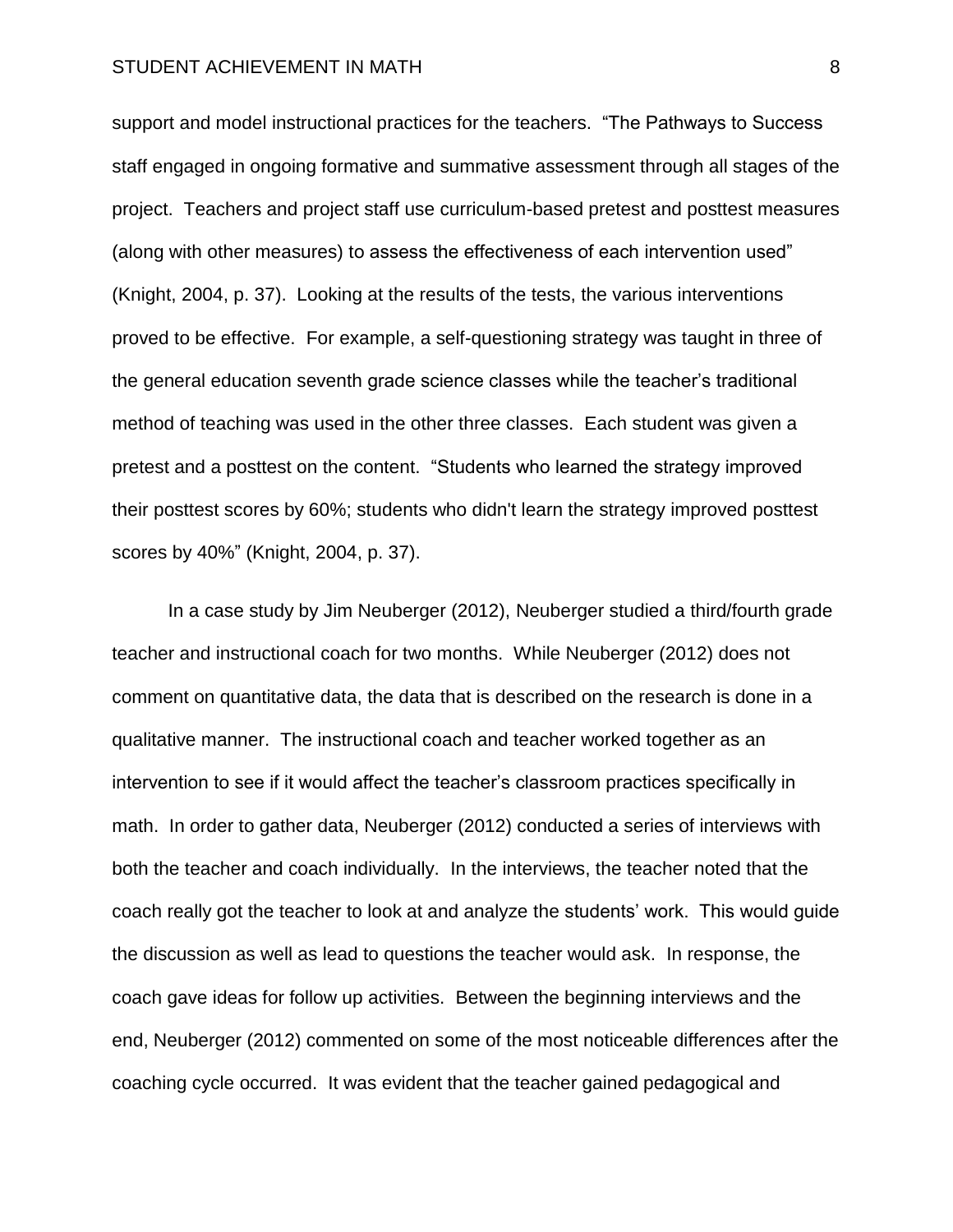mathematical knowledge, had emerging and changing beliefs and practices, and an increase in self-confidence in teaching math. "When a teacher has the opportunity to observe and discuss the impact of the beliefs and practices of an excellent coach, the experience can be profound" (Neuberger, 2012, p. 309). In conclusion, Neuberger's (2012) case showed that coaching can be a successful teaching tool but also takes into consideration that the principal and teacher's colleagues, atmosphere of the school, willingness of the teacher, and the skills of the coach play a vital part in whether the coaching cycle process is likely to be successful.

While the other articles looked at interventions and support given by instructional coaches and the effects on student achievement, Polly, Mraz, and Algozzine (2013) discuss a logical model based on Vygotsky's Zone of Proximal Development "for preparing elementary school mathematics coaches in their efforts to provide instructional support and professional development to teachers who, in turn, influence a student learning" (p. 301). The model begins with coaches assisting teachers through co-teaching, model teaching, or observing a lesson and providing feedback after. In the second stage, the teachers start to become self-supported and the coach is used more as a support for planning. As a teacher moves to stage three, the practices and pedagogies learned from the coach are internalized. The coach provides experiences to help the teacher reflect and internalize. Finally, the teacher self modifies and self reflects while utilizing the coach as a support as needed. Ultimately, "coaches serve as the more knowledgeable other that helps teachers refine their instruction to maximize the impact on their students' learning" (Polly, Mraz, & Algozzine, 2013, p. 306).

# **Methods**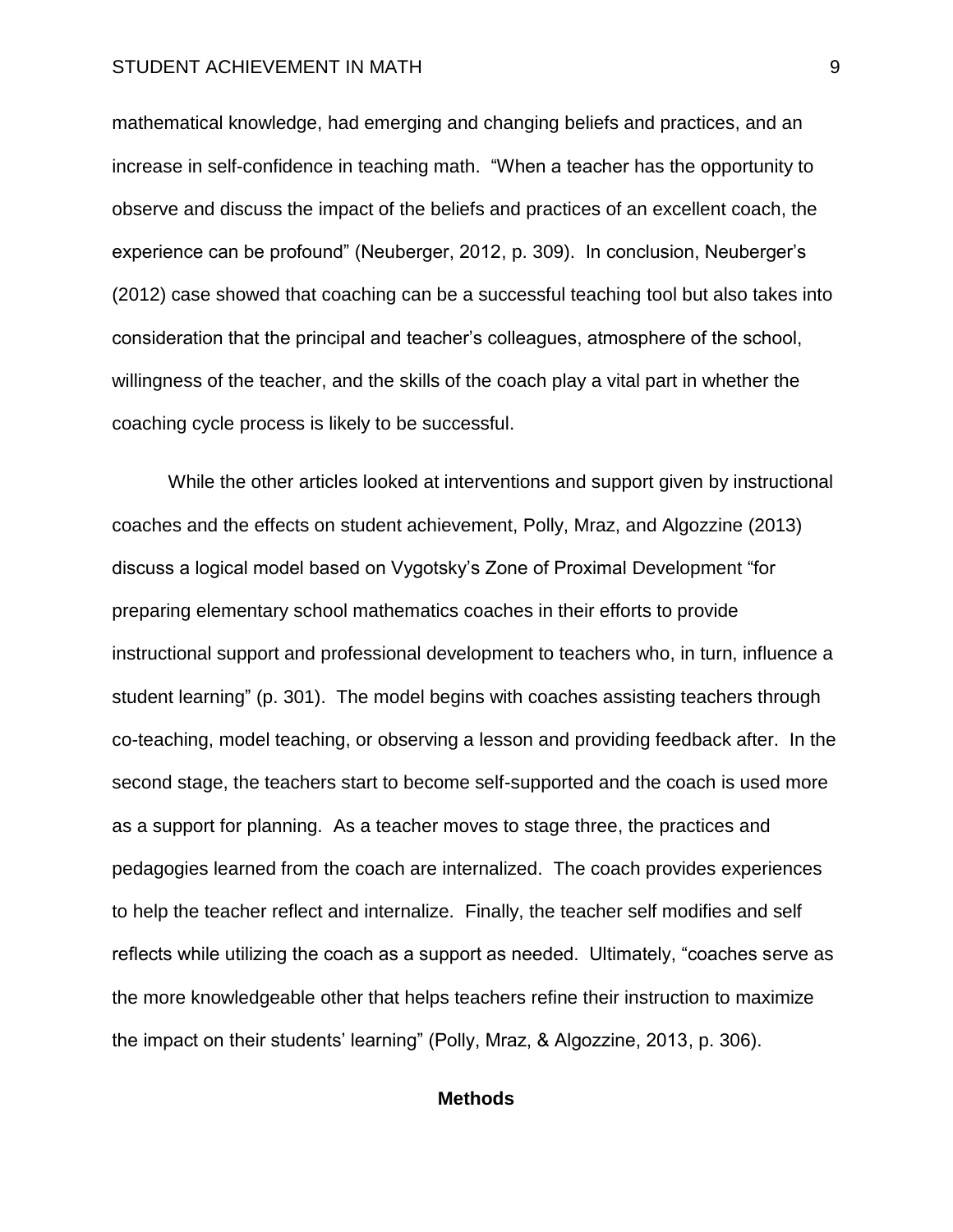# **Participants**

This action research project was implemented in a second grade general education classroom. In the class, there are 22 students, eight females and fourteen males. All of the students range from 7-8 years old. The student's demographics consist of 19 white students, one African American student, one Hispanic student, and one Asian student. Within the class, four of the students fall below the free and reduced lunch socio-economic status while the other 18 are above. Of the 22 students in the researcher's class, one receives special education services in math and reading, one receives Title 1 reading assistance, and one is on a behavior Instructional Education Plan (IEP).

# **Data Collection**

The focus of this action research was to look at the effect an instructional coach has on second grade student achievement in math. Quantitative data was collected by looking at the percentage of correct answers on the unit four posttest compared to the percentage of correct answers on the unit five posttest. The dependent variable was the student achievement measured by the posttest, and the independent variable was the presence or absence of the instructional coach in each unit. The teacher researcher and instructional coach followed a coaching cycle where time was spent planning lessons, asking questions, teaching the lessons, pulling small groups of students, and analyzing students' work.

Before the unit began, the instructional coach and teacher researcher met to talk about the format of the math class as well as look at the content that was going to be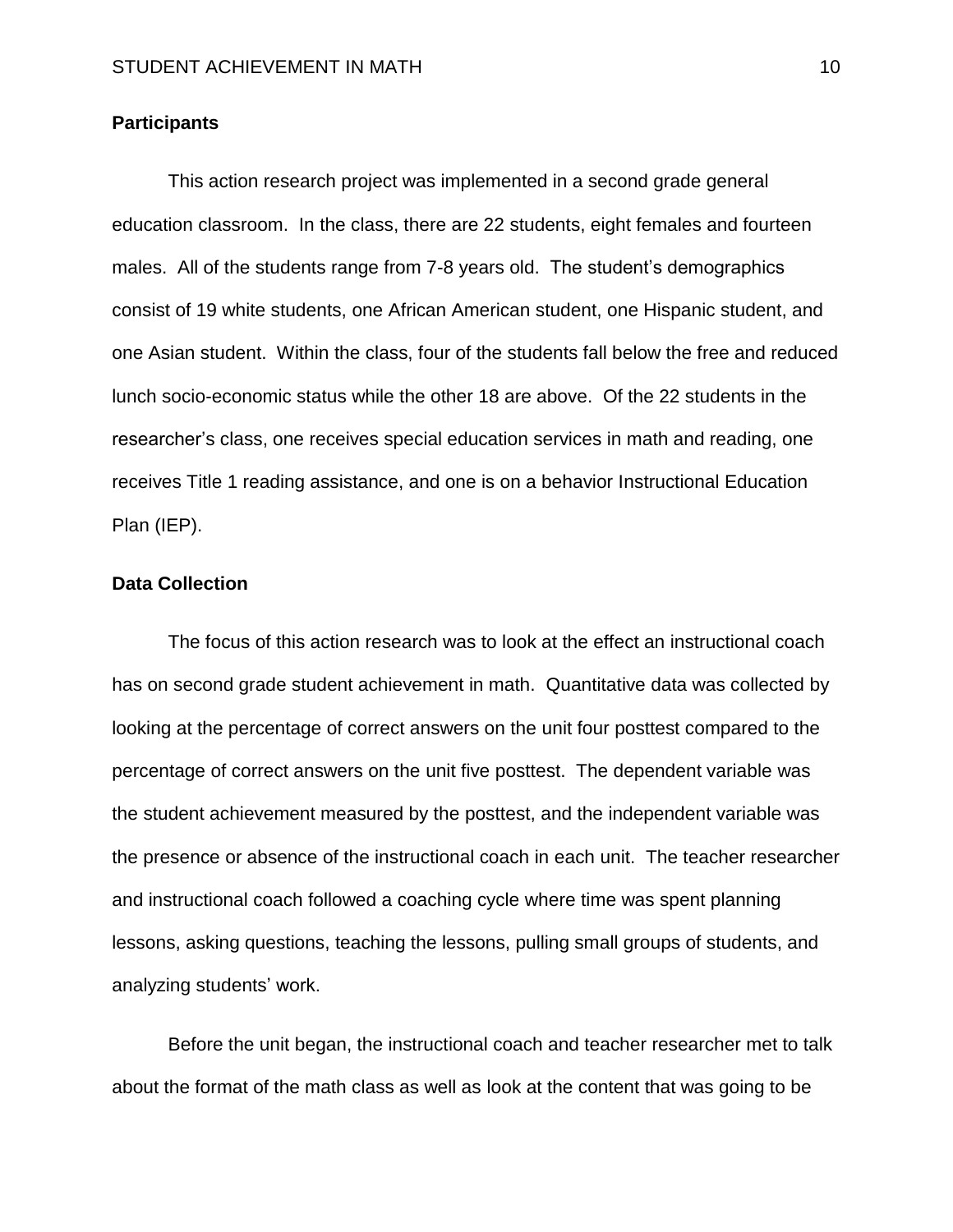#### STUDENT ACHIEVEMENT IN MATH 11 and 2001 12 and 2012 11 and 2012 11 and 2013 11 and 2014 11 and 2014 11 and 201

taught in unit five, which was three digit addition and subtraction. For the first couple of days, the instructional coach came to observe the teacher researcher's students and instruction. During the lesson, the coach walked around talking to students about their math thinking helping to avoid misconceptions when needed. The coach and teacher researcher had also agreed on the instructional coach co-teaching when it was applicable. After the observations, the coach and teacher researcher met to discuss specific student needs as well as aspects that went well and others to consider for improvement. The partnership also looked at and analyzed student work, discussed and planned the next couple of upcoming lessons, and talked about specific students to pull for small group instruction based upon student work.

For the next lesson, the coach pulled the lowest six students to teach the concept at a slower pace while the teacher researcher taught the other 16 students the same concept. While the small group instruction with the coach was not successful due to behaviors and students' poor number sense, the teacher researcher was able to teach the lesson at an accelerated pace in the classroom to the remaining students. The following lesson was taught by the teacher researcher to all of the students with the instructional coach aiding the teacher researcher when necessary as well as working with individual students. After analyzing the students' work, the instructional coach and teacher researcher decided that co-teaching the next couple of lessons and then pulling students in small groups or individually to fill in the gaps would be the best way to cover the materials as most of the students already understood the concept of three digit addition from those lessons.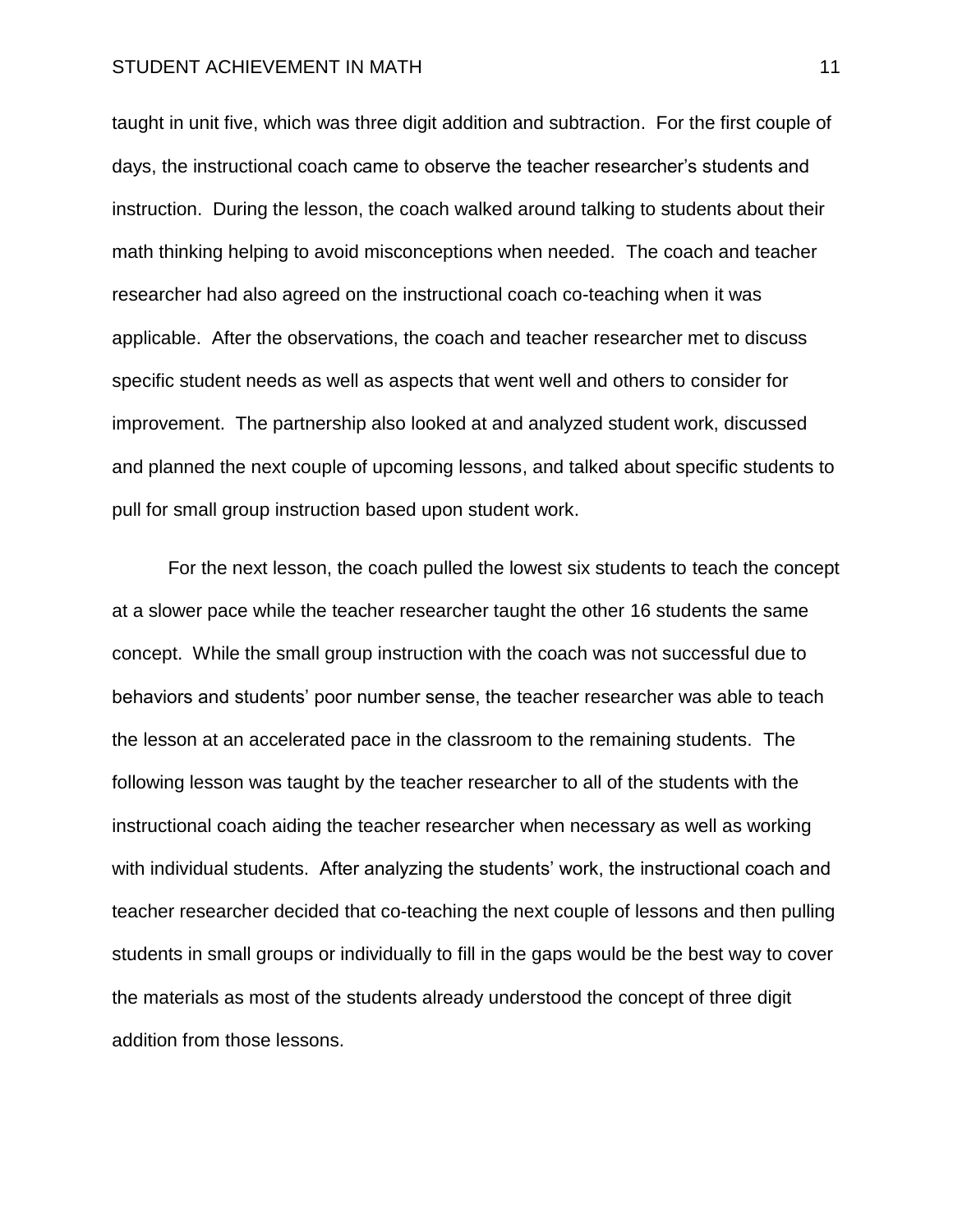The remaining lessons shifted from three digit addition to three digit subtraction. As the instructional coach and teacher researcher met to plan for the rest of the lessons left in the unit, it was decided to co-teach the lessons with careful consideration in the number choices, amount of examples, and activities done in each lesson. The partnership recognized that a handful of the students were bored while another group was losing focus because the lessons were difficult and long. As the co-teaching occurred, the team worked to focus on the struggling students while capitalizing on the knowledge of the students who understood the concepts by having them present and explain their work during guided practice. After teaching the lesson, the teacher researcher and instructional coach would work with individual students, who still had some misconceptions, on their individual practice. After school, the partnership would meet to look at students' work and make any adjustments for the next day's lesson. This was the process that was followed for the remainder of the unit.

Beyond working with individual students during the normal 75 minute math block, the teacher researcher and instructional coach each pulled small groups of 3-4 students during a 30 minute intervention block three days a week. The groups were determined based on student's work. If there were misconceptions based on prior knowledge, then either the teacher researcher or coach would plan activities and use various teaching strategies to help backfill. Otherwise if the misunderstandings were based on the current standard being taught, the teacher researcher or coach would provide additional activities and opportunities for practice. Often times, it was the same 6-7 students who would be pulled for the math interventions with the exception of an additional student or two. Three students struggled with general number sense, so those students were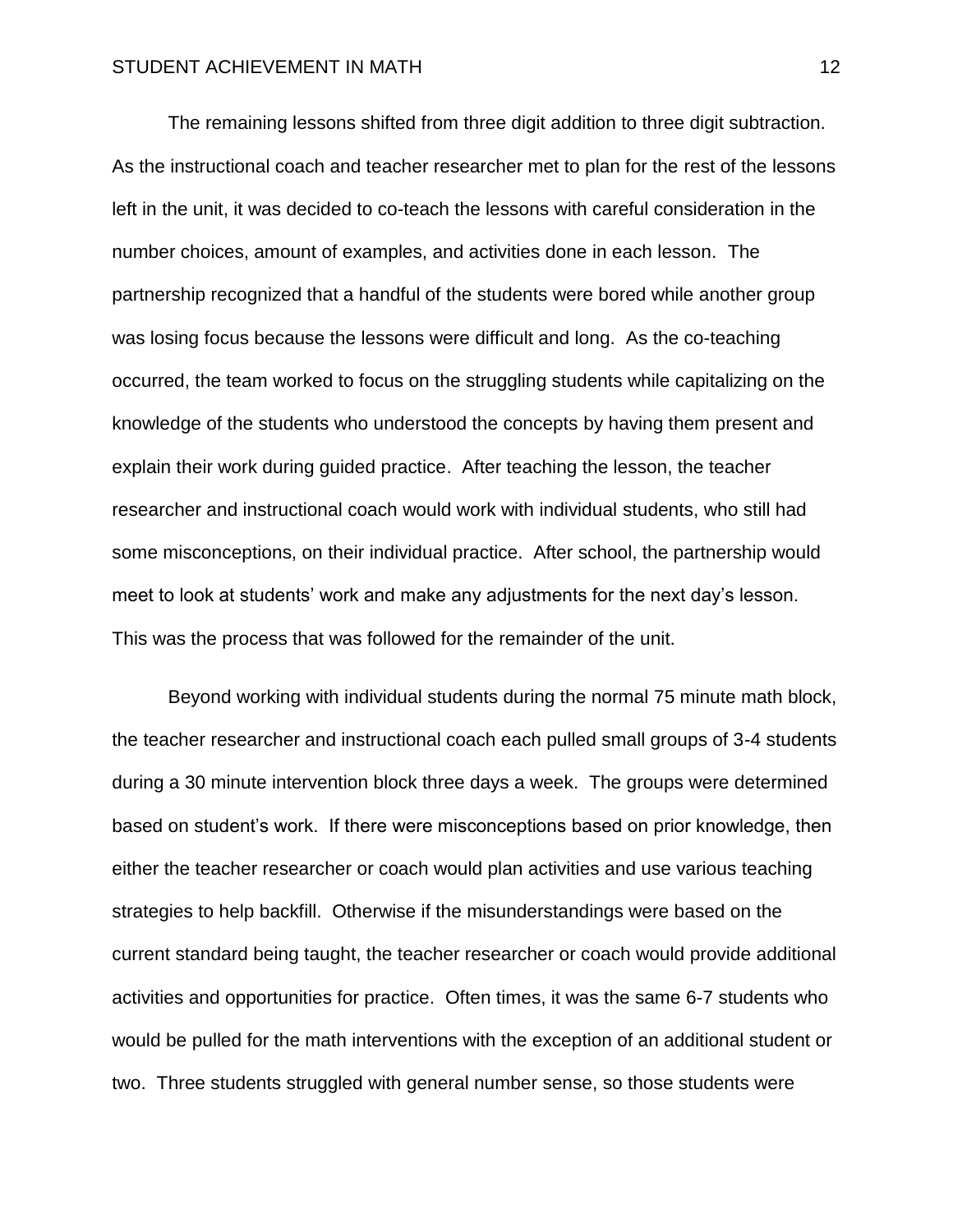#### STUDENT ACHIEVEMENT IN MATH 13 and 13

almost always in the backfilling group to try and help them catch up to their grade-level peers. Overall, having two professionals in the classroom during the lessons and extra intervention time allowed for helping twice the amount of students compared to if the teacher researcher had been alone. The partnership could work together to cover more struggling students, provide extra assistance to the average students, and challenge the gifted students.

# **Findings**

# **Data Analysis**

As the research was conducted, very little bias was included. The teacher researcher was the teacher of the students for both of the math units, and the instructional coach is the district math coach. The instructional math coach is an expert in the math content, and the district recommends that teachers utilize the coach whenever possible. The math curriculum was new this school year, so the teacher researcher was encouraged to go through a coaching cycle which led to the nature of this research. As the teacher researcher taught the previous math units, the teacher researcher was looking for ways to help increase student achievement. Quantitative data was collected to try and answer the question of what effects a coaching cycle has on student achievement in math.

**Quantitative data analysis.** In order to collect the quantitative data, the teacher researcher gave two different posttests covering material from two different units. The first posttest was given at the end of unit 4 which the teacher researcher taught her second grade students without utilizing the instructional coach. The second posttest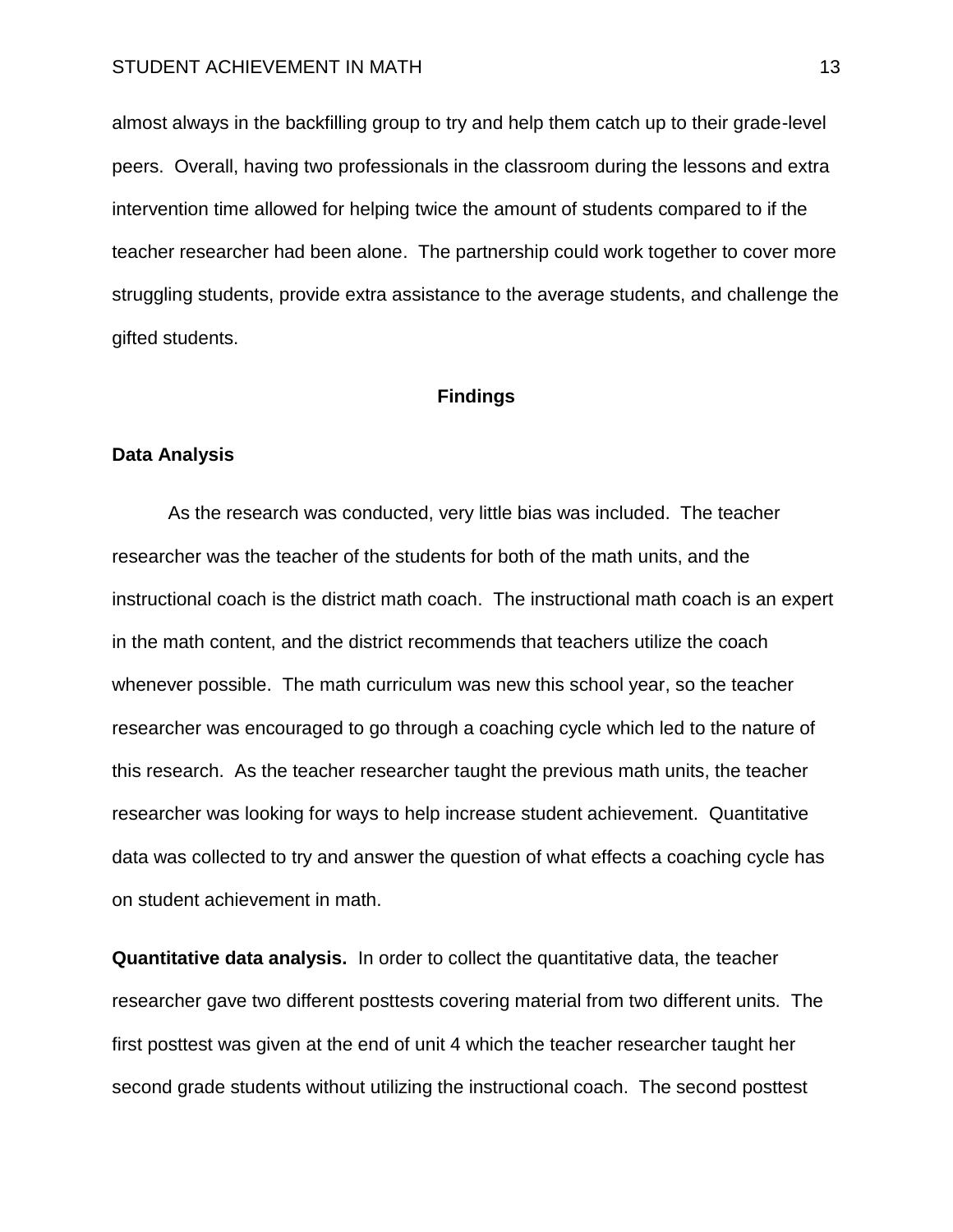was given after unit 5 during which the teacher researcher took part in a coaching cycle. The table below shows each student's percentage correct and whether their percentage increased or decreased from unit four to unit five.

Table 1

# *Student Math Scores*

| <b>Student</b> | Unit 4 Test | Unit 5 Test | % Difference from<br>Test 4 to Test 5 |
|----------------|-------------|-------------|---------------------------------------|
| $\mathbf{1}$   | 63%         | 62%         | 1%                                    |
| $\overline{2}$ | 94%         | 100%        | 6%                                    |
| 3              | 83%         | 89%         | 6%                                    |
| $\overline{4}$ | 80%         | 95%         | 15%                                   |
| 5              | 94%         | 89%         | 5%                                    |
| 6              | 86%         | 78%         | 8%                                    |
| $\overline{7}$ | 69%         | 67%         | 2%                                    |
| 8              | 89%         | 100%        | 11%                                   |
| 9              | 86%         | 95%         | 9%                                    |
| 10             | 74%         | 84%         | 10%                                   |
| 11             | 83%         | 84%         | 1%                                    |
| 12             | 89%         | 100%        | 11%                                   |
| 13             | 91%         | 100%        | 9%                                    |
| 14             | 89%         | 100%        | 11%                                   |
| 15             | 94%         | 100%        | 6%                                    |
| 16             | 83%         | 95%         | 12%                                   |
| 17             | 63%         | 45%         | 18%                                   |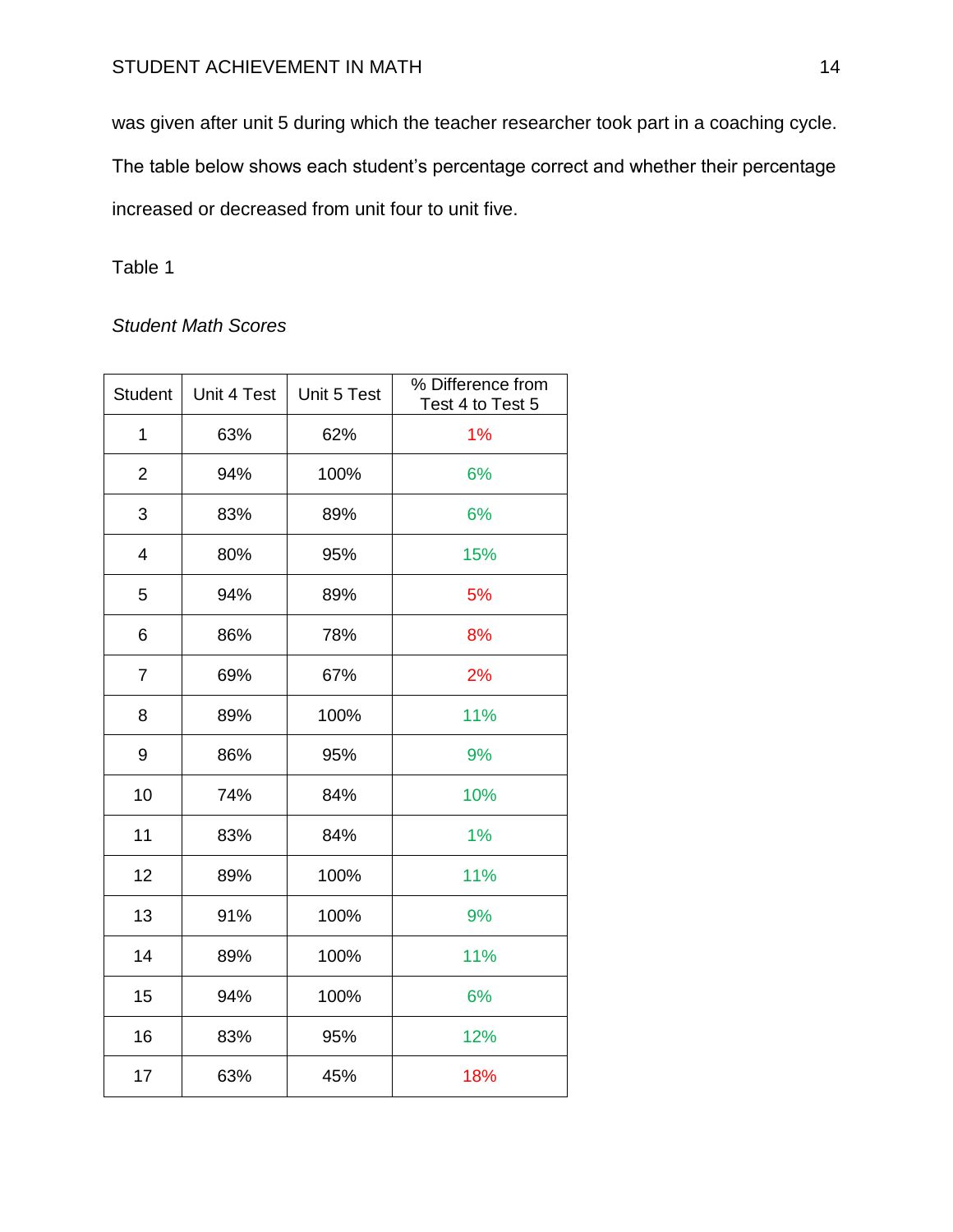| 18 | 94% | 100% | 6%  |
|----|-----|------|-----|
| 19 | 69% | 62%  | 7%  |
| 20 | 97% | 95%  | 2%  |
| 21 | 77% | 78%  | 1%  |
| 22 | 86% | 100% | 14% |

The data from the unit four posttest showed a class average of an 83% on the test with 73% (16 out of 22 students) of the class being proficient. Proficient means the individual's score was on or above an 80%. Data from the unit five posttest showed an increase in the class average with a score of 87%, but the percentage of student's proficient remained the same with 16 out of 22 students or 73% of the second graders. Overall, 68% of the student's test scores increased after the coaching cycle while 32% of the class's test scores decreased.

Looking at individual scores, the highest score on the unit four posttest was a 97% while multiple students scored a 100% on the unit five posttest. On the contrary, the lowest score actually occurred on the unit five posttest at a 45% while the lowest score on the unit four posttest was a 63%.

Student 17 had the lowest score on both of the posttests, and also had the largest decrease between test scores. This was a student that was always a part of the extra pull out intervention time, and received extra assistance during individual work time. The student struggles with number sense, but also has a difficult time paying attention and staying on task.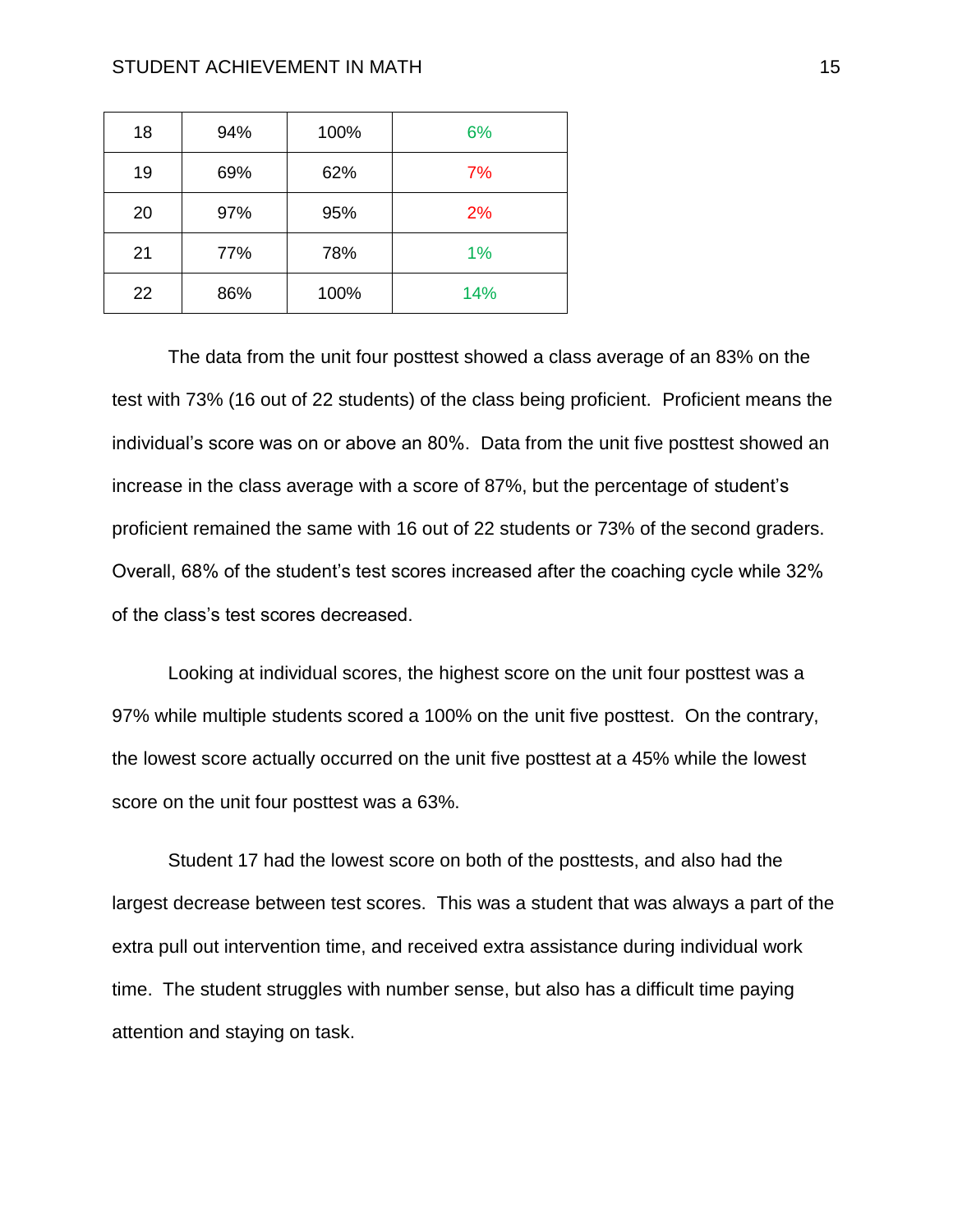When looking at the other students who had a decrease in test scores, Student 1, 6, 7, and 19 were also a part of the extra assistance during the normal math block. Students 1 and 7 struggle in math and often had many misconceptions, so those students were regularly pulled during the extra intervention time. Students 6 and 19 often made calculation mistakes which was the reason for the decrease on the individual test score as well. Because the teacher researcher and coach knew that, the professionals would check in with those students frequently throughout the regular math time. Often times all that was needed was for those students to slow down and check the work as well as a need for those students to work on math facts. Student 6 went from proficient in unit four to not proficient in unit five. Students 5 and 20 also showed a decrease, but remained above the 80% or proficient level.

While five of the students, who the teacher researcher and instructional coach worked with more than other students throughout the coaching cycle, showed a decrease in test scores, four of the students showed an increase. Students 3, 4, 10, and 21 all made growth while the instructional coach was present. Student 4 was on a math IEP. Student 10 went from not proficient in unit 4 to proficient in unit 5. All four of those students worked hard during the math block.

# **Discussion**

# **Summary of Major Findings**

Throughout this research study, the findings show that while there was not a large growth, the student test average did increase when the instructional coach was involved. The effect of the coaching cycle on student achievement did not change the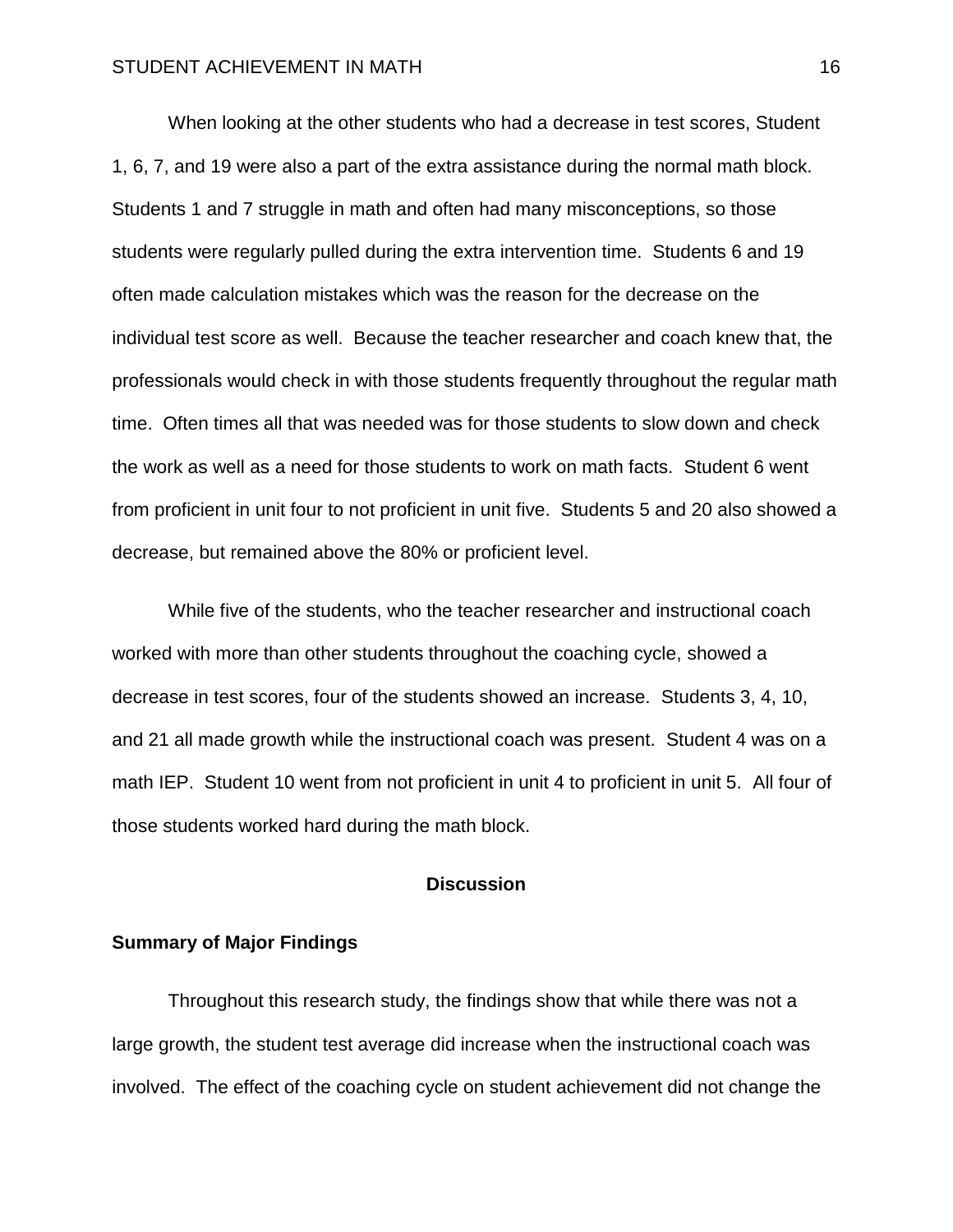amount of students proficient at the end of each unit. The largest quantitative difference seen is the amount of students that mastered the concepts. In unit 4 posttest, zero students received a 100% while on the unit 5 posttest, eight students scored a 100%. While the findings do not show large quantitative gains in student achievement as an effect of the coaching cycle, the teacher researcher noticed a huge increase in the amount of student and teacher time. With both the teacher researcher and instructional coach teaching, analyzing, planning, and providing interventions, the amount of students that benefited increased. The partnership could double the small group and one-on-one instruction both during the math block and extra intervention time. Also, as the teacher researcher and instructional coach worked through the coaching cycle, there were two professionals with knowledge and ideas on how to best capitalize on this group of second graders' strengths and find ways to improve the students' weaknesses.

## **Limitations of Study**

The limitations of this research study include that the content in unit five may have been easier than unit four. Unit four was focused on strategies for double digit addition and subtraction which was a new concept to second graders. Three digit addition and subtraction strategies were the focus of unit five. Similar strategies were taught, so students had to apply them to numbers above one hundred rather than below one hundred. Because of the knowledge from the previous unit, students had a foundation already started. Other factors that may have influenced the findings of this research are natural maturation as well as continued classroom activities and practice.

# **Further Study**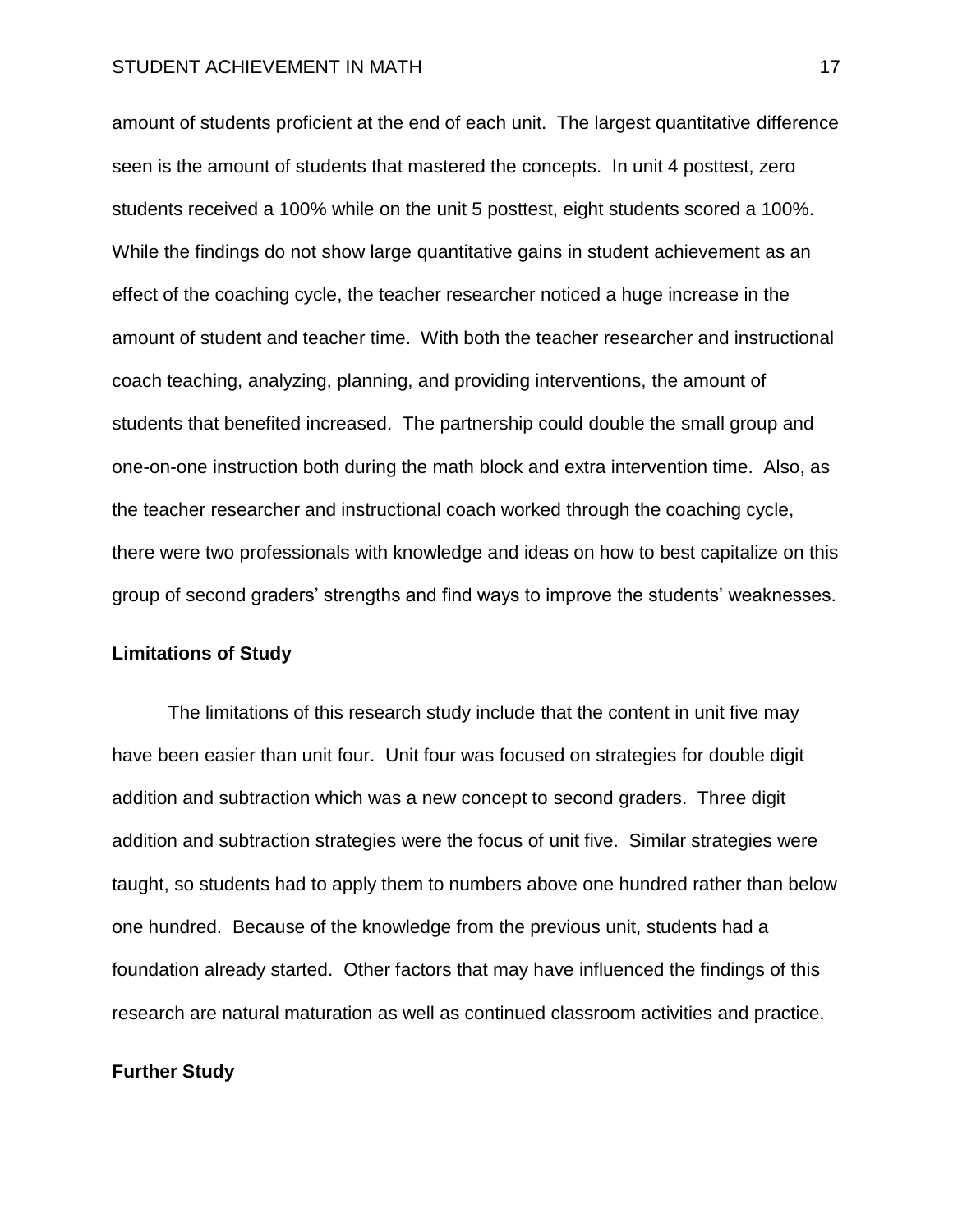Implications for future research include looking at multiple units of data. This research was done over a three month period where two units were completed. More research needs to look at multiple units over the course of a year both with and without utilizing a coaching cycle. In addition, implementing a pretest into each unit and then looking at the percentage increase or decrease between the pre and posttest would give more specific data to analyze. Finally, more research could be done looking into teacher's classrooms who utilize coaching cycles compared to classrooms where coaching cycles are not integrated.

# **Conclusion**

"Mathematics coaches are needed in schools to provide instructional support to classroom teachers and students into the teaching and learning of mathematics" (Polly, Mraz, & Algozzine, 2013, p. 306). Throughout this research, the instructional coach directed a coaching cycle with the teacher researcher with the goal of impacting student achievement in math. The quantitative data of this research showed an increase in the average of student test scores, but the amount of students proficient remained the same. "The increased focus on teaching mathematics in elementary school in a conceptual, reform-oriented manner requires teachers to possess adequate knowledge of content, pedagogy and of how students best learn mathematics. Elementary school mathematics coaches can provide the necessary on-site support to help teachers adapt the way they teach mathematics" (Polly, Mraz, & Algozzine, 2013, p. 306). Although the data was not an overwhelming increase, throughout the coaching cycle, the teacher researcher was better able to meet the needs of the students. Finally, the assistance of the mathematics instructional coach allowed the teacher researcher to change and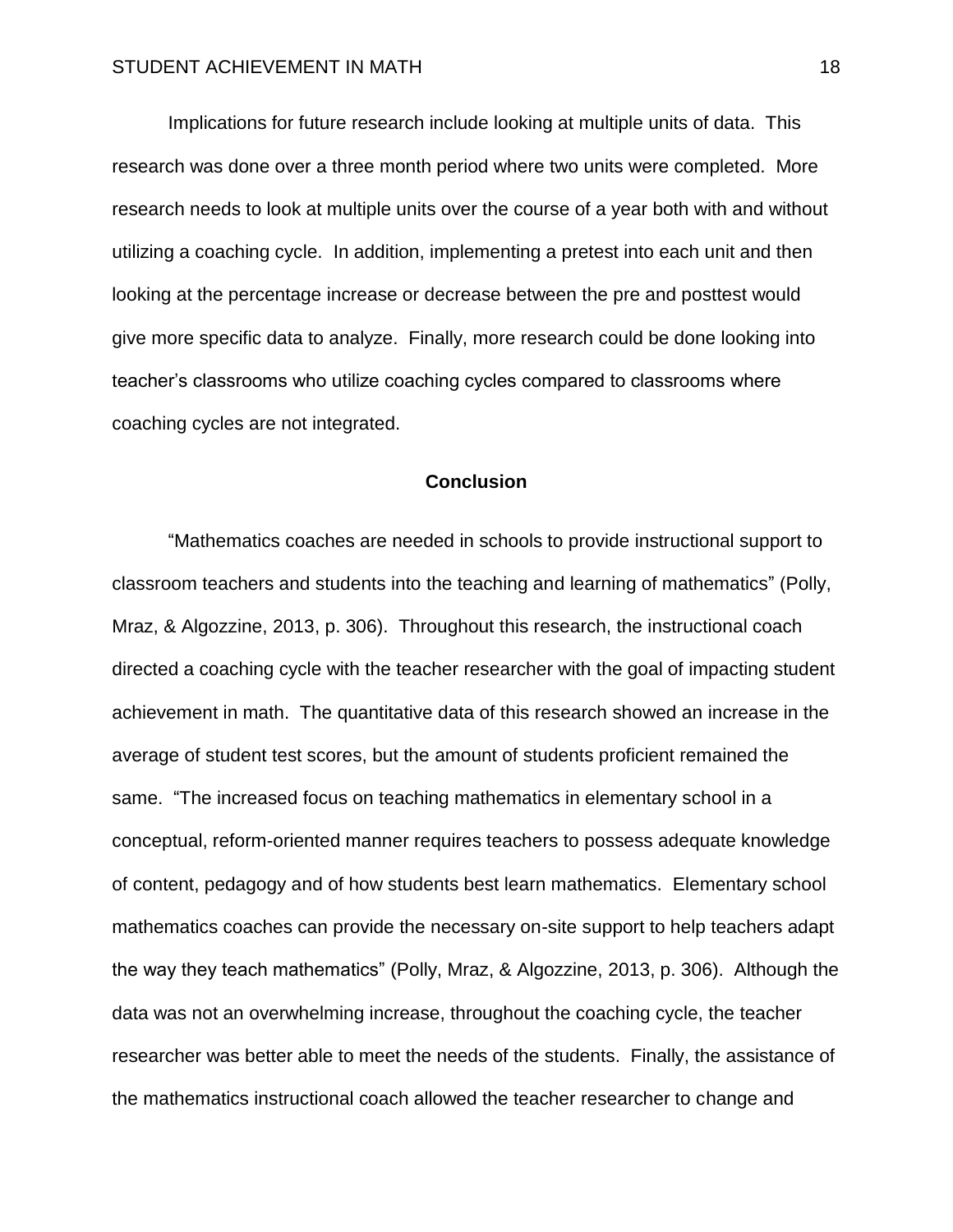improve the mathematics teaching which helped to develop students' mathematical proficiency.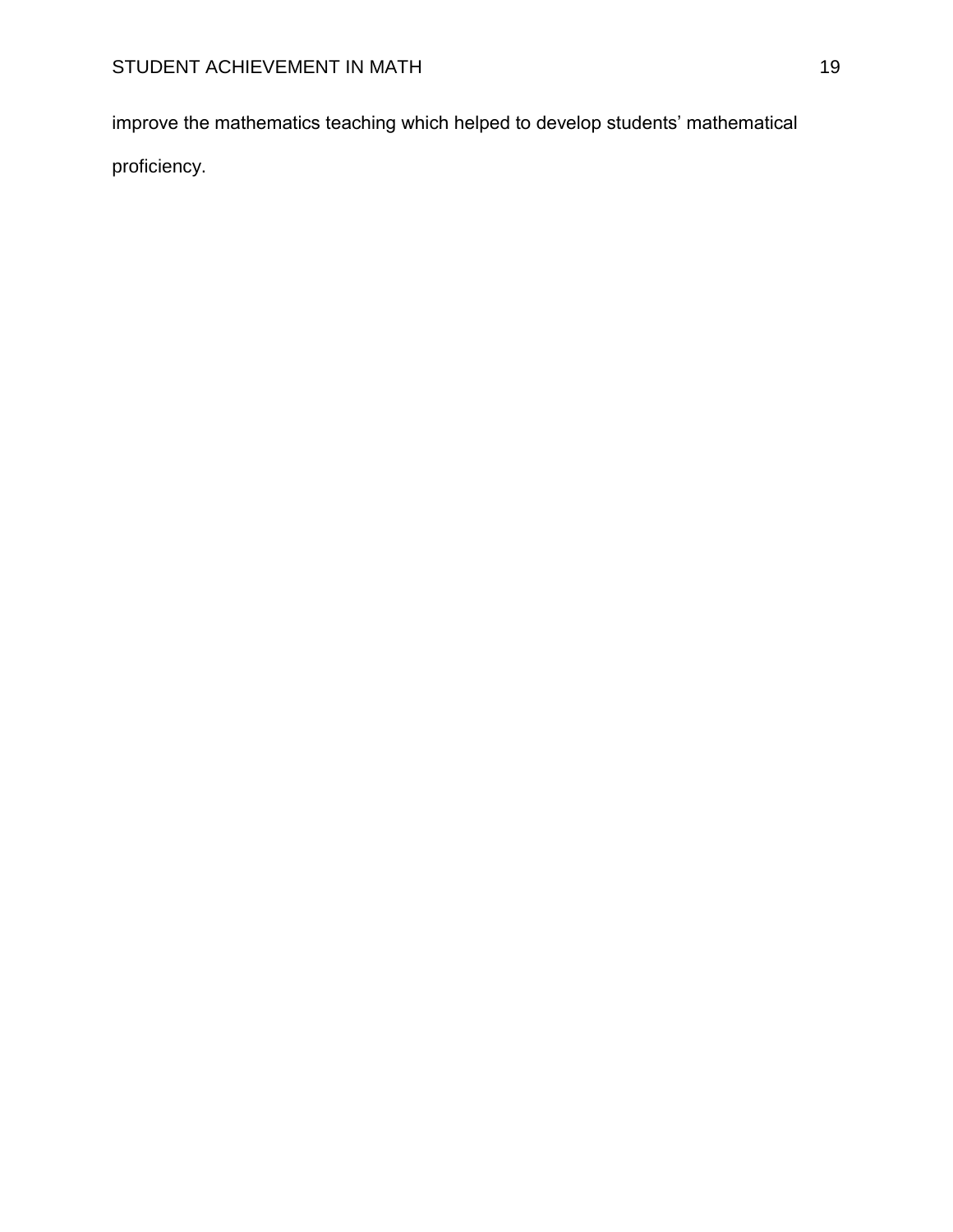# References

- Elish-Piper, L., & L'Allier, S., K. (2010). Exploring the relationship between literacy coaching and student reading achievement in grades K-1. *Literacy Research and Instruction, 49*(2), 162-174. https://ezproxy.nwciowa.edu/login?url=https://searchproquest-com.ezproxy.nwciowa.edu/docview/89199054?accountid=28306
- Garcia, S. G., Jones, D., Holland, G., & Mundy, M. (2013). Instructional coaching at selected middle schools in south Texas and effects on student achievement. *Journal of Instructional Pedagogies, 11*(11). https://ezproxy.nwciowa.edu/login?url=https://search-proquestcom.ezproxy.nwciowa.edu/docview/1826537569?accountid=28306
- Knight, J. (2004). Progress through partnership. *Journal of Staff Development, 25*(2), 32-37. https://ezproxy.nwciowa.edu/login?url=https://search-proquestcom.ezproxy.nwciowa.edu/docview/211508949?accountid=28306
- Mudzimiri, R., Burroughs, E. A., Luebeck, J., Sutton, J., & Yopp, D. (2014). A look inside mathematics coaching: Roles, content, and dynamics. *Education Policy Analysis Archives, 22*(53), 32. https://ezproxy.nwciowa.edu/login?url=https://searchproquest-com.ezproxy.nwciowa.edu/docview/1697487633?accountid=28306)

Neuberger, J. (2012). Benefits of a teacher and coach collaboration: A case study. *The Journal of Mathematical Behavior, 31*(2), 290-311. http://dx.doi.org.ezproxy.nwciowa.edu/10.1016/j.jmathb.2011.12.004